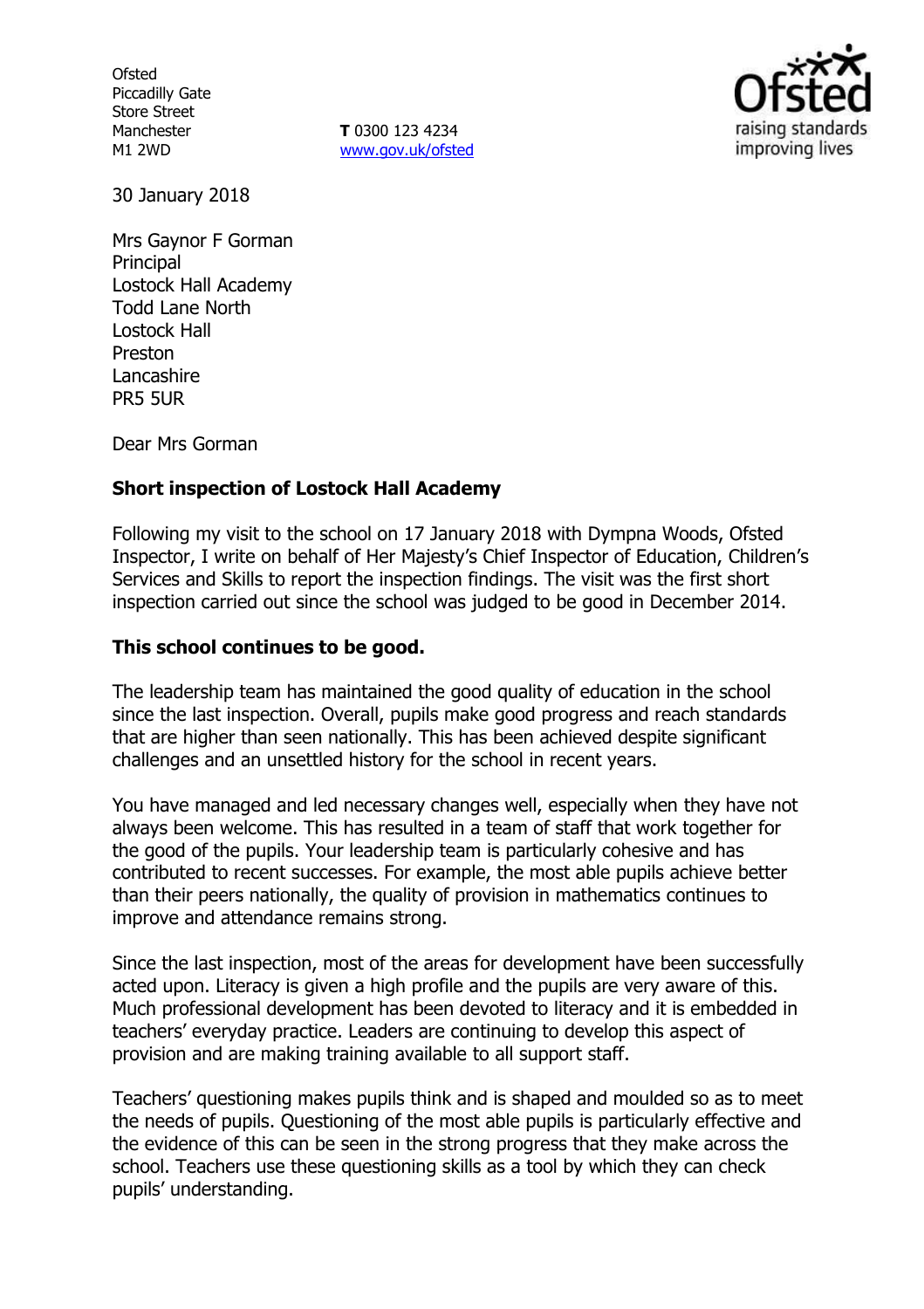

The leadership of technology has changed since the last inspection and outcomes have improved and are being sustained.

The achievement of disadvantaged pupils is a long-standing challenge. While standards for these pupils have not declined, they have not improved quickly enough. A review of the pupil premium funding was scheduled for the week after this inspection. Much greater rigour in the evaluation of its impact is necessary. It is not always clear which strategies make the most difference. Although the progress made by disadvantaged pupils in 2017 was below the national average, this masks the improvements made by these pupils in some subjects, such as mathematics and science. It is these improvements which demonstrate that leaders have the capacity to make the necessary changes.

The difference between the achievement of boys and girls is decreasing, although it is still wider than the difference between boys and girls nationally. The girls at the school make rapid progress across a range of subjects. Where strategies that have focused on raising standards for boys have been implemented, for example in English, the impact has been positive.

Governors support you in your leadership of the school. They ask the right questions and take action when necessary. However, plans are not always focused and specific enough to help them hold you and your team to account.

#### **Safeguarding is effective.**

Leaders have established a large team, which includes the school counsellor and attendance officer, and works together to keep pupils safe. Pupils are taught to keep themselves safe and embrace diversity. Referral systems are timely and supportive and the records that are kept are thorough and effective. Statutory safeguarding arrangements are effective.

## **Inspection findings**

- The curriculum is designed so as to meet the needs of pupils and to develop and deepen their knowledge, skills and understanding. For most pupils, this leads to good achievement, especially for the most able. Despite leaders working hard to promote languages as a valued and beneficial subject and skill, the uptake of modern foreign languages is extremely low. This is limiting pupils' opportunities in the future.
- The number of pupils who have special educational needs (SEN) and/or disabilities is very low. Leaders provide these pupils with the support that they need so as to develop their learning. The progress that they make is generally good. Where it is not, it is because of wider issues that are beyond the control of the school.
- Very few pupils are absent and the number of exclusions is low. This means that pupils are able to benefit from the good teaching in the school and they make